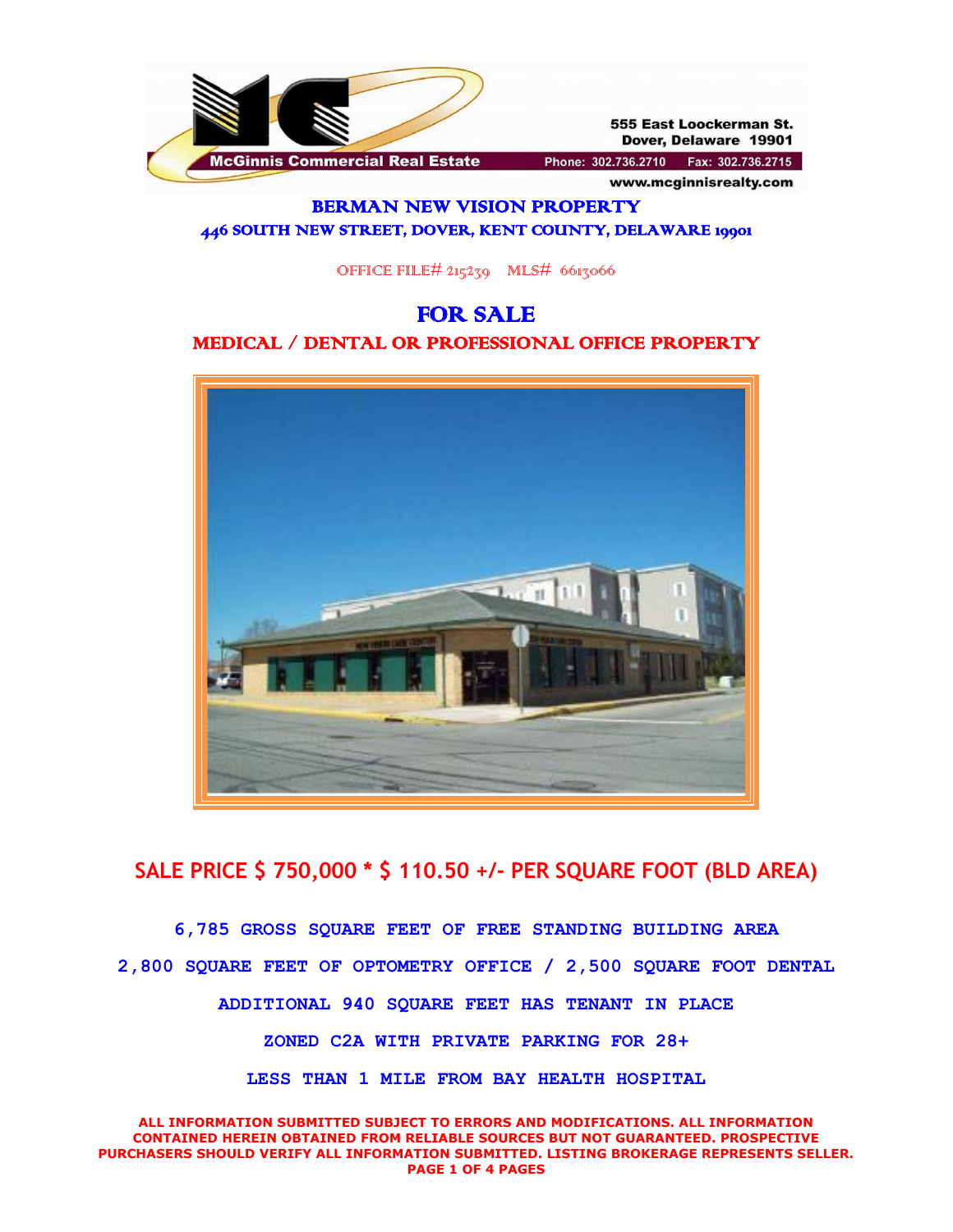











**ALL INFORMATION SUBMITTED SUBJECT TO ERRORS AND MODIFICATIONS. ALL INFORMATION CONTAINED HEREIN OBTAINED FROM RELIABLE SOURCES BUT NOT GUARANTEED. PROSPECTIVE PURCHASERS SHOULD VERIFY ALL INFORMATION SUBMITTED. LISTING BROKERAGE REPRESENTS SELLER. PAGE 2 OF 4 PAGES**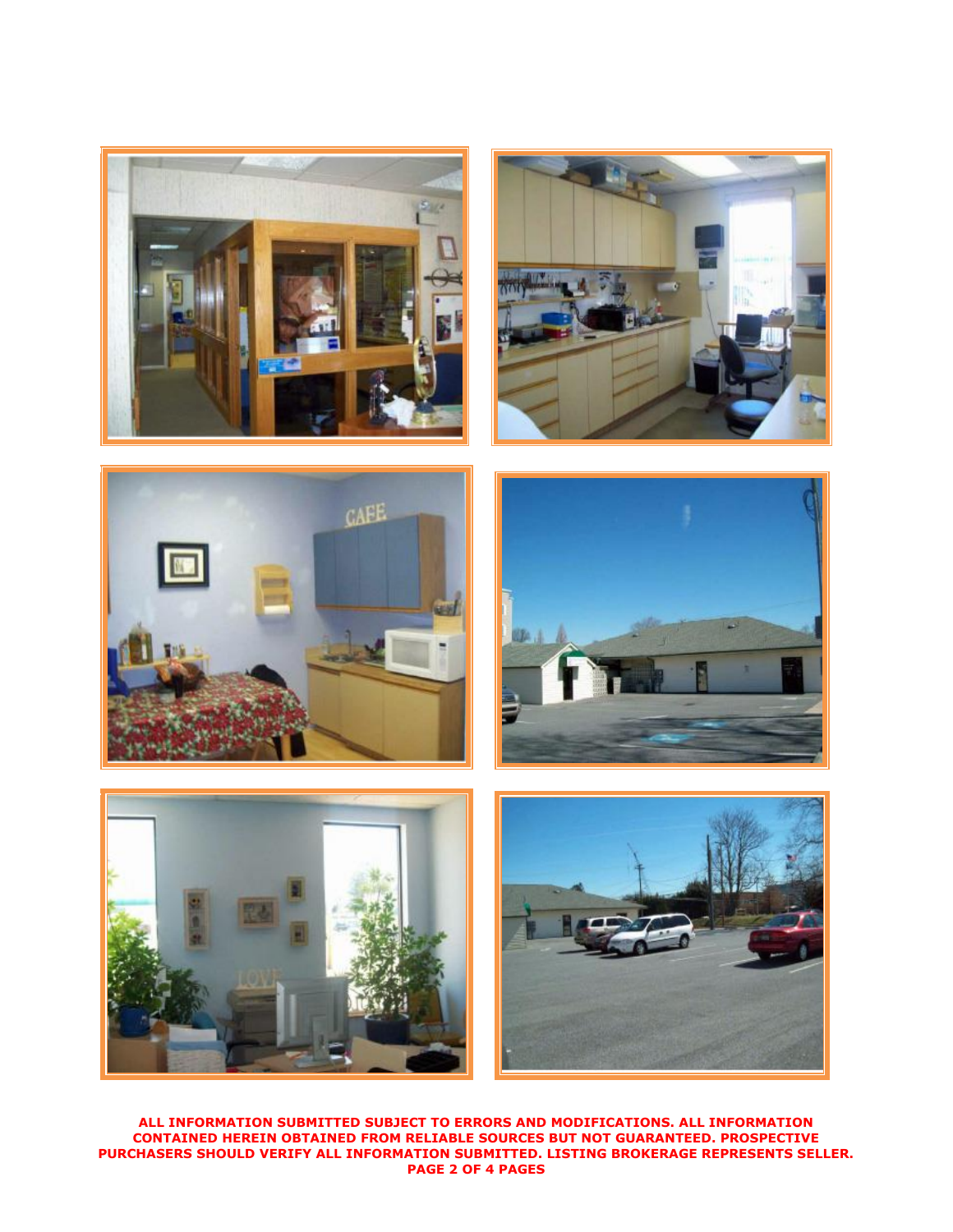



#### **BERMAN NEW VISION PROPERTY 446 SOUTH NEW STREET** , **Dover, Kent County, Delaware 19901 July 20, 2015**

| Tax Map Identification 2-05-07709-03-0700        |                                  |
|--------------------------------------------------|----------------------------------|
| <b>Deed Reference</b>                            | A55 212, Z37 294                 |
| <b>Flood Zone</b>                                | 100006 0169H<br>5/5/2003 Class X |
| <b>Zoning</b>                                    | C2A<br>Central Commercial        |
| <b>Census Tract</b>                              | 414                              |
| <b>Land Area</b>                                 | 19,400 Square Feet               |
| <b>Total Bidg Area (sq ft)</b> 6,785 Square Feet |                                  |
| <b>Land Assessed Value</b>                       | \$181,400                        |
| <b>Building Assessed Value</b>                   | \$585,800.00                     |
| <b>TOTAL PROPERTY TAX</b>                        | \$5,200.00                       |